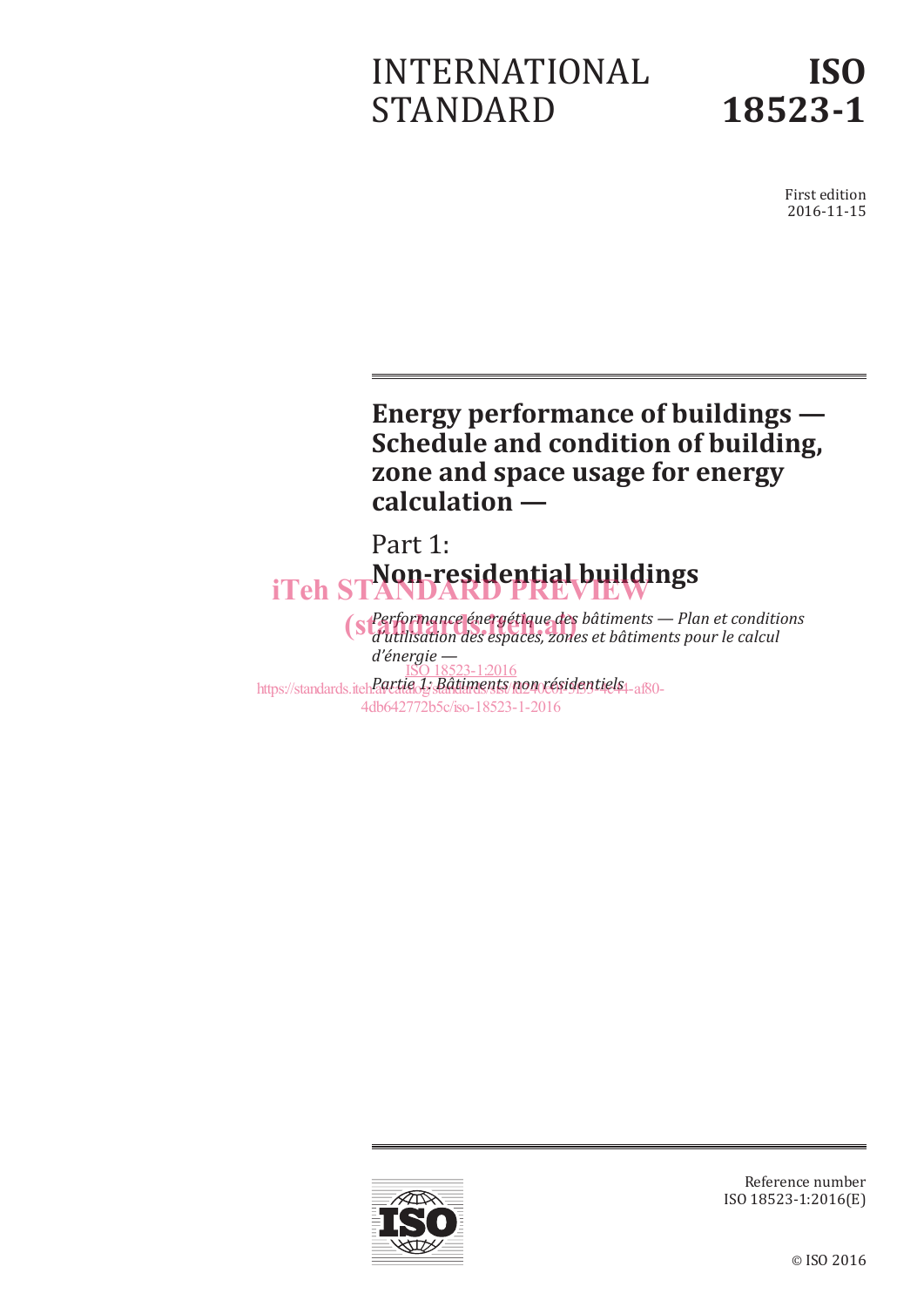# iTeh STANDARD PREVIEW (standards.iteh.ai)

ISO 18523-1:2016 https://standards.iteh.ai/catalog/standards/sist/fd240e0f-3f33-4c44-af80- 4db642772b5c/iso-18523-1-2016



#### © ISO 2016, Published in Switzerland

All rights reserved. Unless otherwise specified, no part of this publication may be reproduced or utilized otherwise in any form or by any means, electronic or mechanical, including photocopying, or posting on the internet or an intranet, without prior written permission. Permission can be requested from either ISO at the address below or ISO's member body in the country of the requester.

ISO copyright office Ch. de Blandonnet 8 • CP 401 CH-1214 Vernier, Geneva, Switzerland Tel. +41 22 749 01 11 Fax +41 22 749 09 47 copyright@iso.org www.iso.org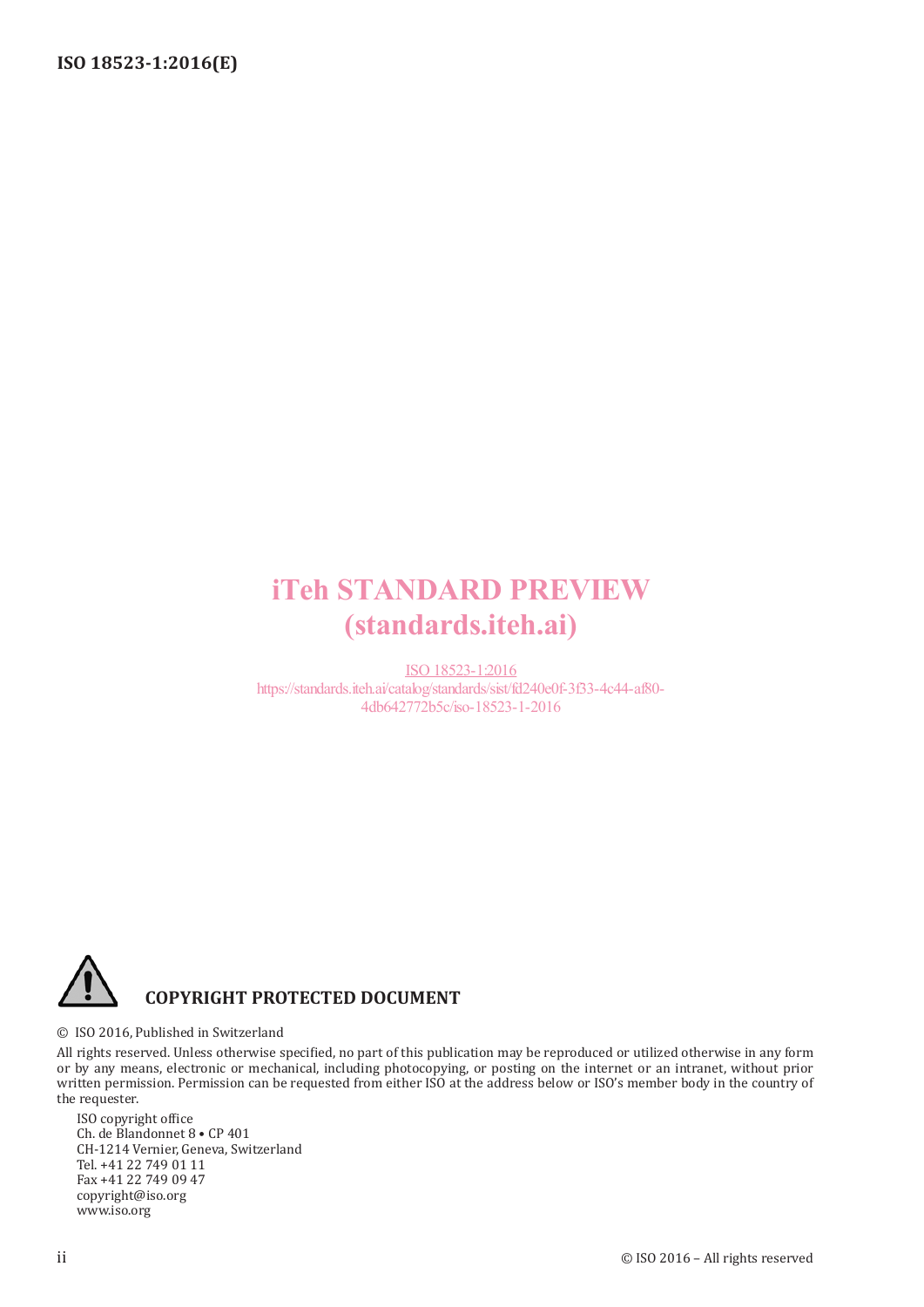# **Contents**

| $\mathbf{1}$            |                                                                                            |  |
|-------------------------|--------------------------------------------------------------------------------------------|--|
| $\overline{2}$          |                                                                                            |  |
| 3                       |                                                                                            |  |
| $\overline{\mathbf{4}}$ |                                                                                            |  |
| 4.1                     |                                                                                            |  |
| 4.2                     |                                                                                            |  |
| 4.3                     | Division of year and daily, weekly, monthly, seasonal and annual allocations of daily      |  |
| 5                       |                                                                                            |  |
|                         |                                                                                            |  |
| 5.1                     |                                                                                            |  |
| 5.2                     |                                                                                            |  |
|                         |                                                                                            |  |
|                         |                                                                                            |  |
|                         |                                                                                            |  |
| 5.2.2                   | Operation of technical building systems and requirement for the services 14                |  |
|                         |                                                                                            |  |
|                         |                                                                                            |  |
|                         |                                                                                            |  |
|                         |                                                                                            |  |
| 5.2.3                   |                                                                                            |  |
|                         |                                                                                            |  |
|                         |                                                                                            |  |
|                         |                                                                                            |  |
|                         |                                                                                            |  |
| 6                       |                                                                                            |  |
| 6.1<br>6.2              |                                                                                            |  |
| 6.3                     |                                                                                            |  |
|                         |                                                                                            |  |
|                         |                                                                                            |  |
|                         | Annex B (informative) A set of annual schedules by daily allocation of daily schedules  21 |  |
|                         |                                                                                            |  |
|                         | Annex D (informative) A set of daily schedules for categories of space and zone 35         |  |
|                         |                                                                                            |  |
|                         |                                                                                            |  |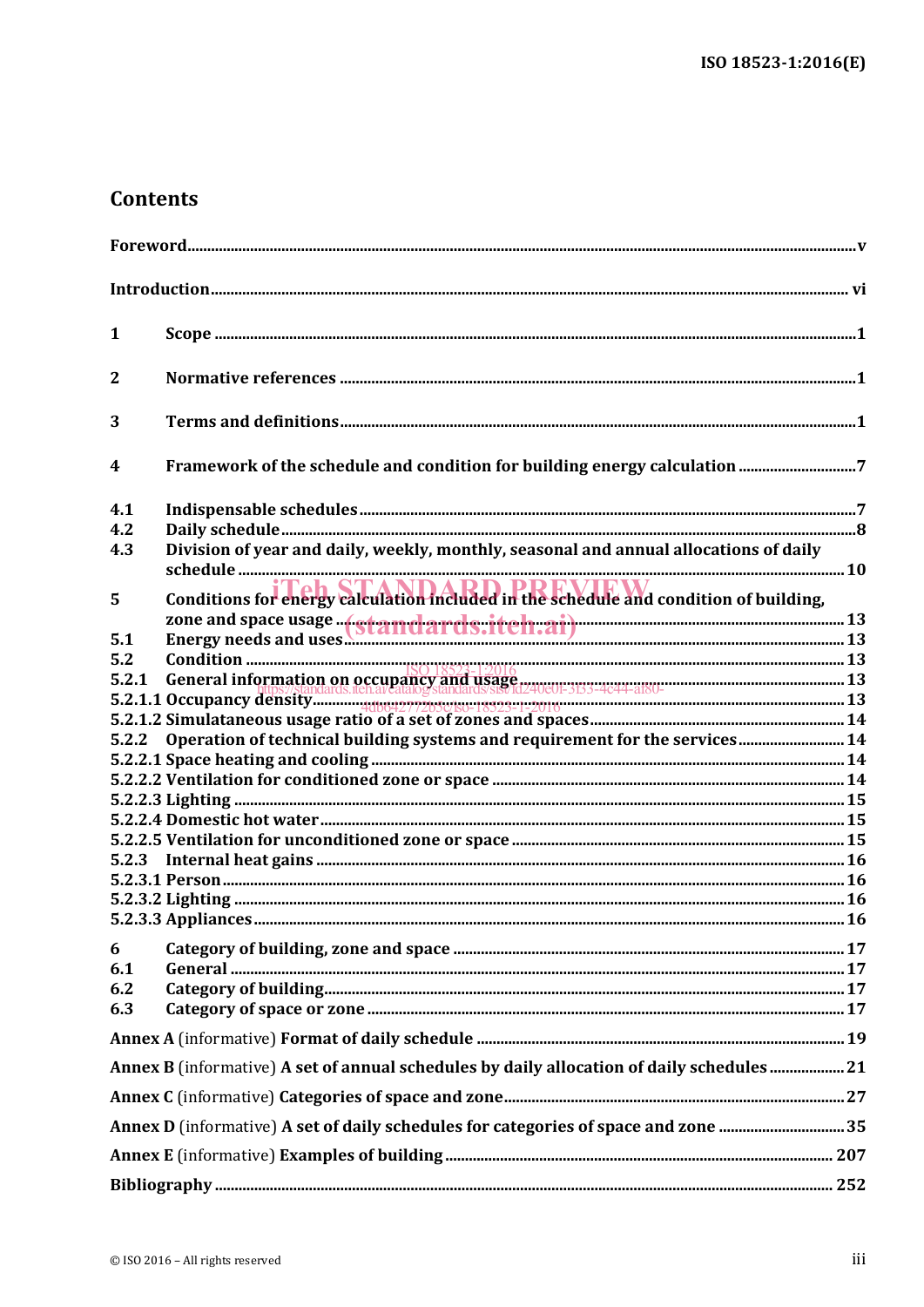# iTeh STANDARD PREVIEW (standards.iteh.ai)

ISO 18523-1:2016 https://standards.iteh.ai/catalog/standards/sist/fd240e0f-3f33-4c44-af80- 4db642772b5c/iso-18523-1-2016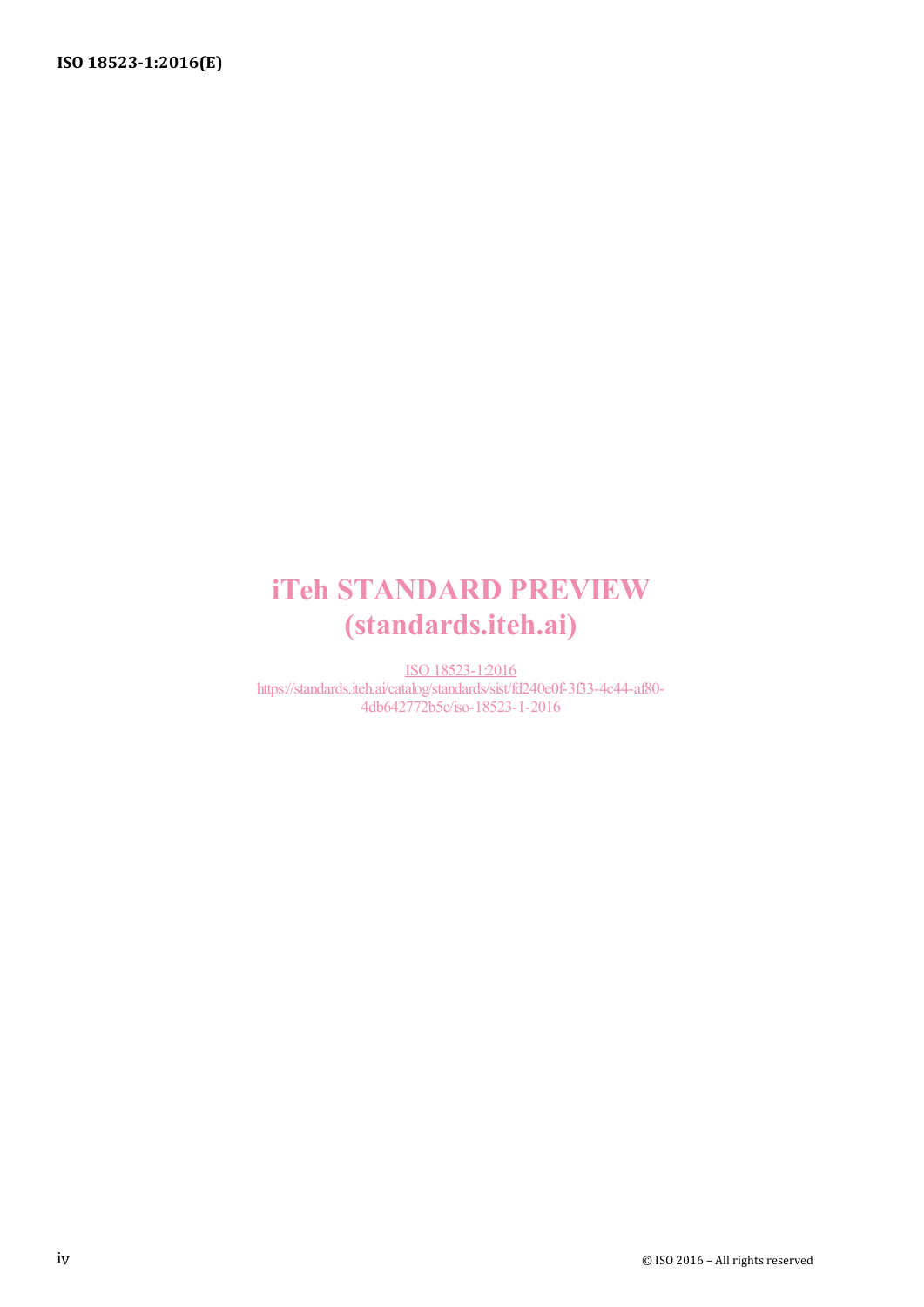### **Foreword**

ISO (the International Organization for Standardization) is a worldwide federation of national standards bodies (ISO member bodies). The work of preparing International Standards is normally carried out through ISO technical committees. Each member body interested in a subject for which a technical committee has been established has the right to be represented on that committee. International organizations, governmental and non-governmental, in liaison with ISO, also take part in the work. ISO collaborates closely with the International Electrotechnical Commission (IEC) on all matters of electrotechnical standardization.

The procedures used to develop this document and those intended for its further maintenance are described in the ISO/IEC Directives. Part 1. In particular the different approval criteria needed for the different types of ISO documents should be noted. This document was drafted in accordance with the editorial rules of the ISO/IEC Directives, Part 2 (see www.iso.org/directives).

Attention is drawn to the possibility that some of the elements of this document may be the subject of patent rights. ISO shall not be held responsible for identifying any or all such patent rights. Details of any patent rights identified during the development of the document will be in the Introduction and/or on the ISO list of patent declarations received (see www.iso.org/patents).

Any trade name used in this document is information given for the convenience of users and does not constitute an endorsement.

For an explanation on the meaning of ISO specific terms and expressions related to conformity assessment, as well as information about 1800's adherence to the World Trade Organization (WTO) principles in the Technical Barriers to Trade (TBT) see the following URL: www.iso.org/iso/foreword.html. ISO 18523-1:2016

The committee responsible for this document is ISO/TC 1631 *Thermal Performance and energy use in the built environment*. https://standards.iteh.ai/catalog/standards/sist/fd240e0f-3f33-4c44-af80-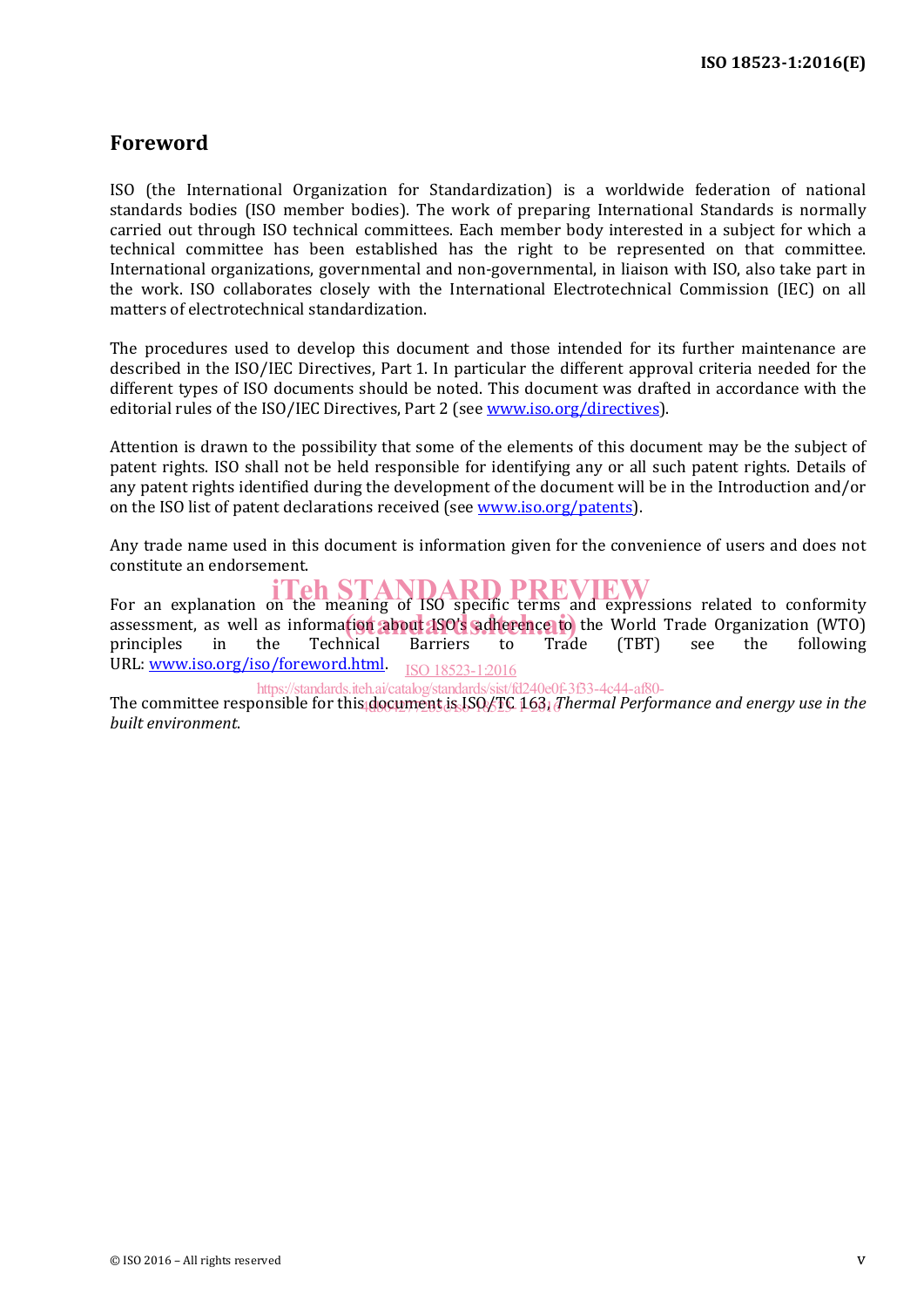### **Introduction**

There is a strong need to improve the environment to make the evaluation of energy performance of buildings more reliable and practical, so that energy efficiency of buildings is improved by referring to the evaluation results. To realize such environment, one important standard on how to prescribe the ways of using buildings has been missed, even though many assumptions on the building usage have appeared in standards relevant to the energy calculation.

This document prescribes the indispensable information on the formats to express the usage of building, zone and space in energy calculation for non-residential buildings.

# iTeh STANDARD PREVIEW (standards.iteh.ai)

ISO 18523-1:2016 https://standards.iteh.ai/catalog/standards/sist/fd240e0f-3f33-4c44-af80- 4db642772b5c/iso-18523-1-2016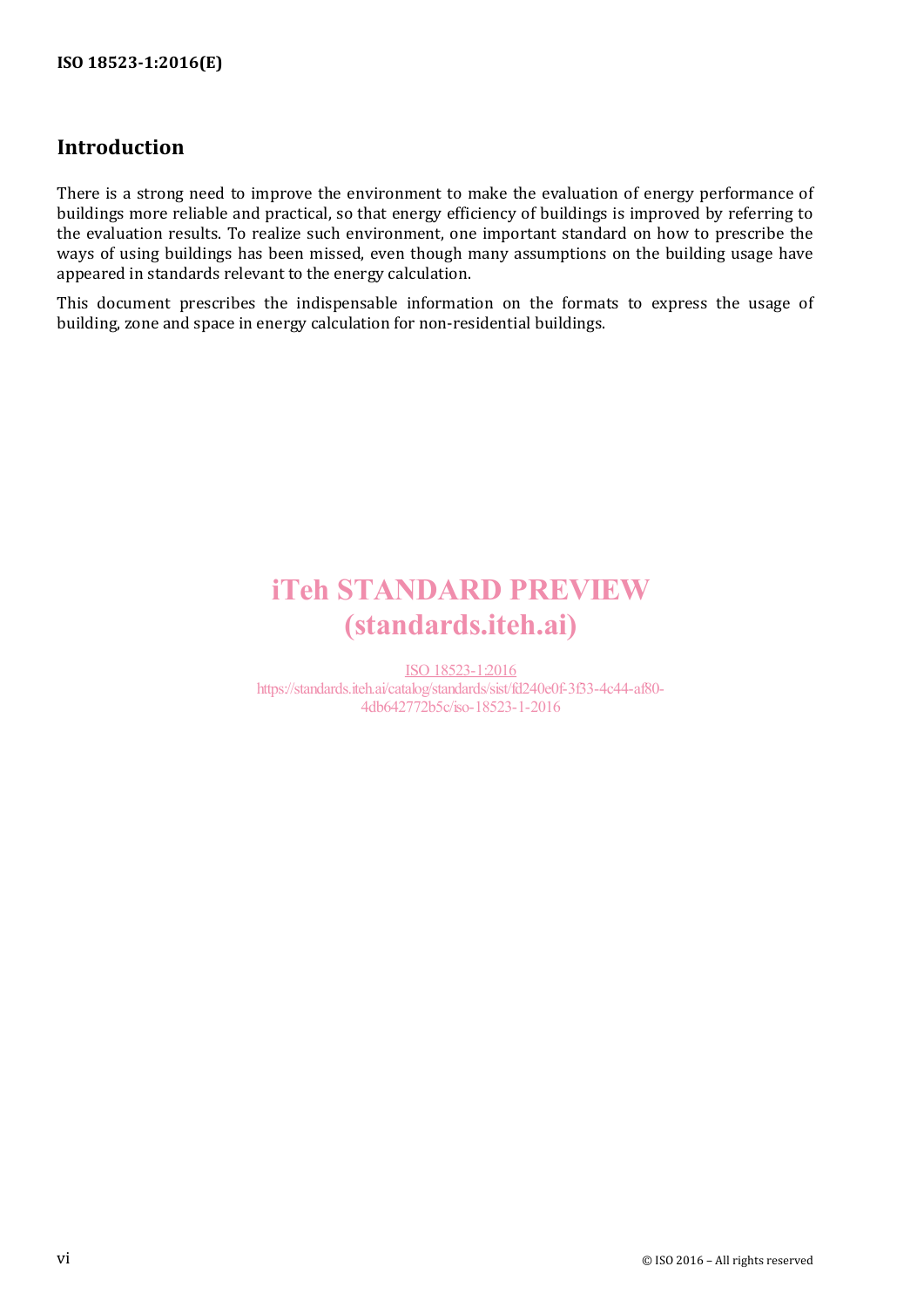# **Energy performance of buildings — Schedule and condition of building, zone and space usage for energy calculation** —

# Part 1: **Non-residential buildings**

### **1 Scope**

This document specifies the formats to present schedule and condition of building, zone and space usage, which is to be referred to as input data of energy calculations for non-residential buildings.

The schedule and condition include schedules of occupancy, operation of technical building systems, ventilation rate, hot water usage and internal heat gains due to occupancy, lighting and equipment.

This document also gives categories of building, zone and space according to differentiating schedule and condition.

Depending on necessary minuteness of the energy calculation, different levels of schedule and condition from the view point of time and space averaging are specified.

The values and categories for the schedule and condition are given in annexes for more information for the application when the users of this document do not have detailed information on the values and categories for the schedule and condition.

The schedule and condition in  $\begin{bmatrix} \text{tand order} \\ \text{tand order} \end{bmatrix}$  is basically different from assumptions in order to determine the size of technical building systems in the process of design, where possible largest values are to be assumed. Instead, most usual and average values, which are assumed for the building energy are to be assumed. https://standards.iteh.ai/catalog/standards/sist/fd240e0f-3f33-4c44-af80-<br>calculation, are dealt with in this document.  $5c/iso-18523-1-2016$ 

### **2 Normative references**

There are no normative references in this document.

### **3 Terms and definitions**

For the purposes of this document, the following terms and definitions apply.

ISO and IEC maintain terminological databases for use in standardization at the following addresses:

- IEC Electropedia: available at http://www.electropedia.org/
- ISO Online browsing platform: available at http://www.iso.org/obp

#### **3.1 Space**

#### **3.1.1**

#### **space**

part of a room, a room or group of adjacent rooms with assumed uniform properties for all considered types of *zones* (3.1.2)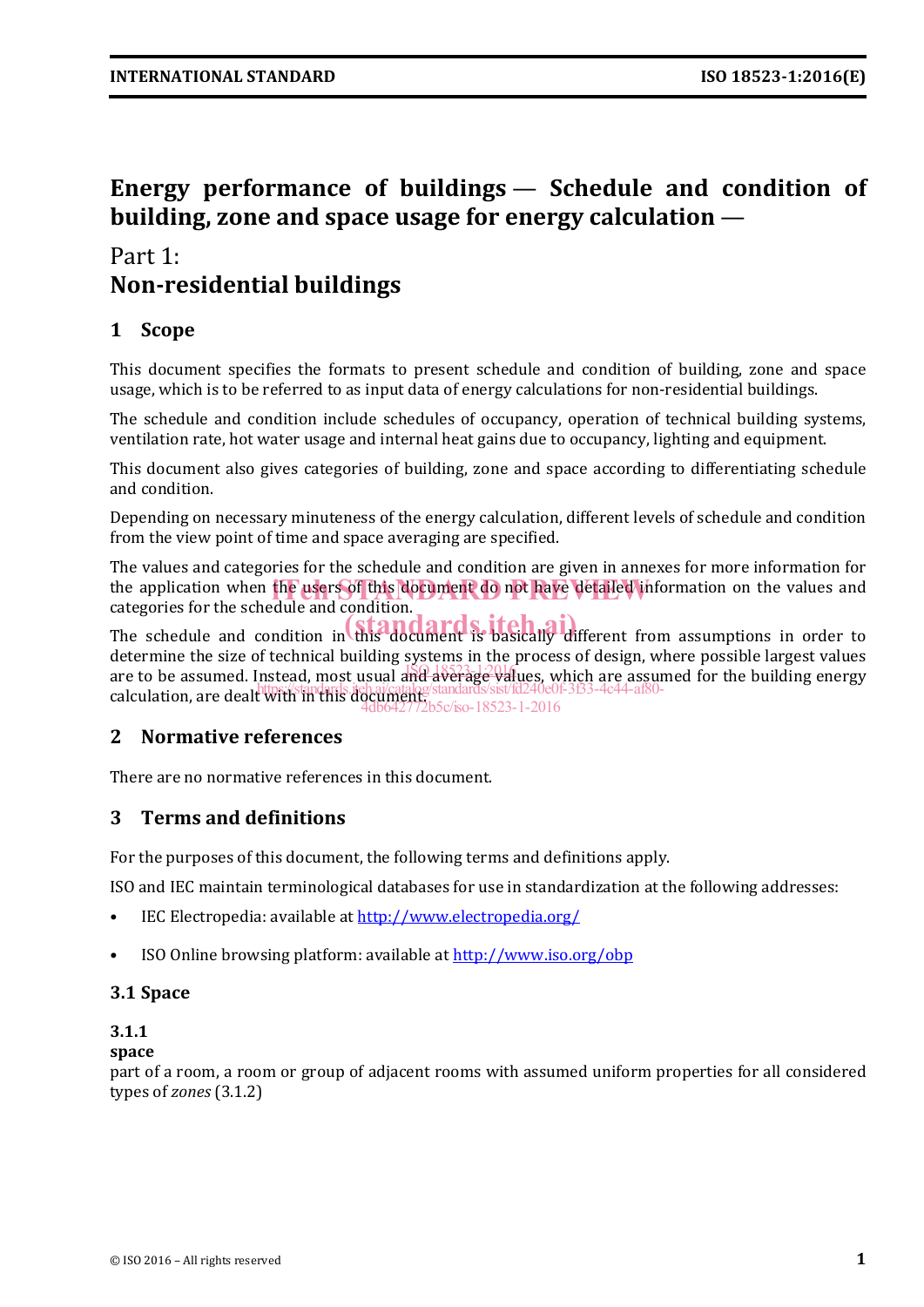### **3.1.2**

#### **zone**

part of a *building* (3.1.3) consisting of (part of) one or more spaces with assumed uniform properties related to a specific service or service component, or (in absence of a service) assumed uniform indoor environmental conditions

#### **3.1.3**

#### **building**

construction as a whole, including its envelope and all *technical building systems* (3.3.5), where energy is used to condition the indoor thermal environment and to provide domestic hot water, lighting according to visual tasks and other services related to the use of the building

#### **3.1.4**

**thermally conditioned space thermally conditioned zone**  heated and/or cooled *space* (3.1.1) or *zone* (3.1.2)

#### **3.1.5**

**thermally unconditioned space thermally unconditioned zone** 

*space* (3.1.1) or *zone* (3.1.2) that is not heated nor cooled

### **3.2 Schedule**

#### **3.2.1**

#### **schedule**

# iTeh STANDARD PREVIEW

# (standards.iteh.ai)

information on condition(s) of usage of *building* (3.1.3), *zone* (3.1.2) or *space* (3.1.1) throughout a cycle of period, such as day, week, month, season and  $\frac{1}{2}$   $\frac{2016}{2016}$ 

https://standards.iteh.ai/catalog/standards/sist/fd240e0f-3f33-4c44-af80-

4db642772b5c/iso-18523-1-2016

#### **3.2.2 daily schedule**

*conditions* (3.3.1) of *occupancy* (3.3.2), service system operations, requirement for the functions of the service systems and internal heat gains in each time of a day

#### **3.2.3**

#### **daily schedule with hourly conditions**

set of hourly *conditions* (3.3.1) of *occupancy* (3.3.2), service system operations, requirement for the functions of the service systems and internal heat gains in a day

#### **3.2.4**

#### **set of daily schedules**

complete set of daily schedules representing usage of a category of *building* (3.1.3), *zone* (3.1.2) or *space*  $(3.1.1)$  in one year

#### **3.2.5**

#### **daily operating hours**

hours when service system is operated or the length of the hours

#### **3.2.6**

#### **annual operating hours**

total length of hours in the *standard year* (3.2.15) when *technical building system* (3.3.5) is operated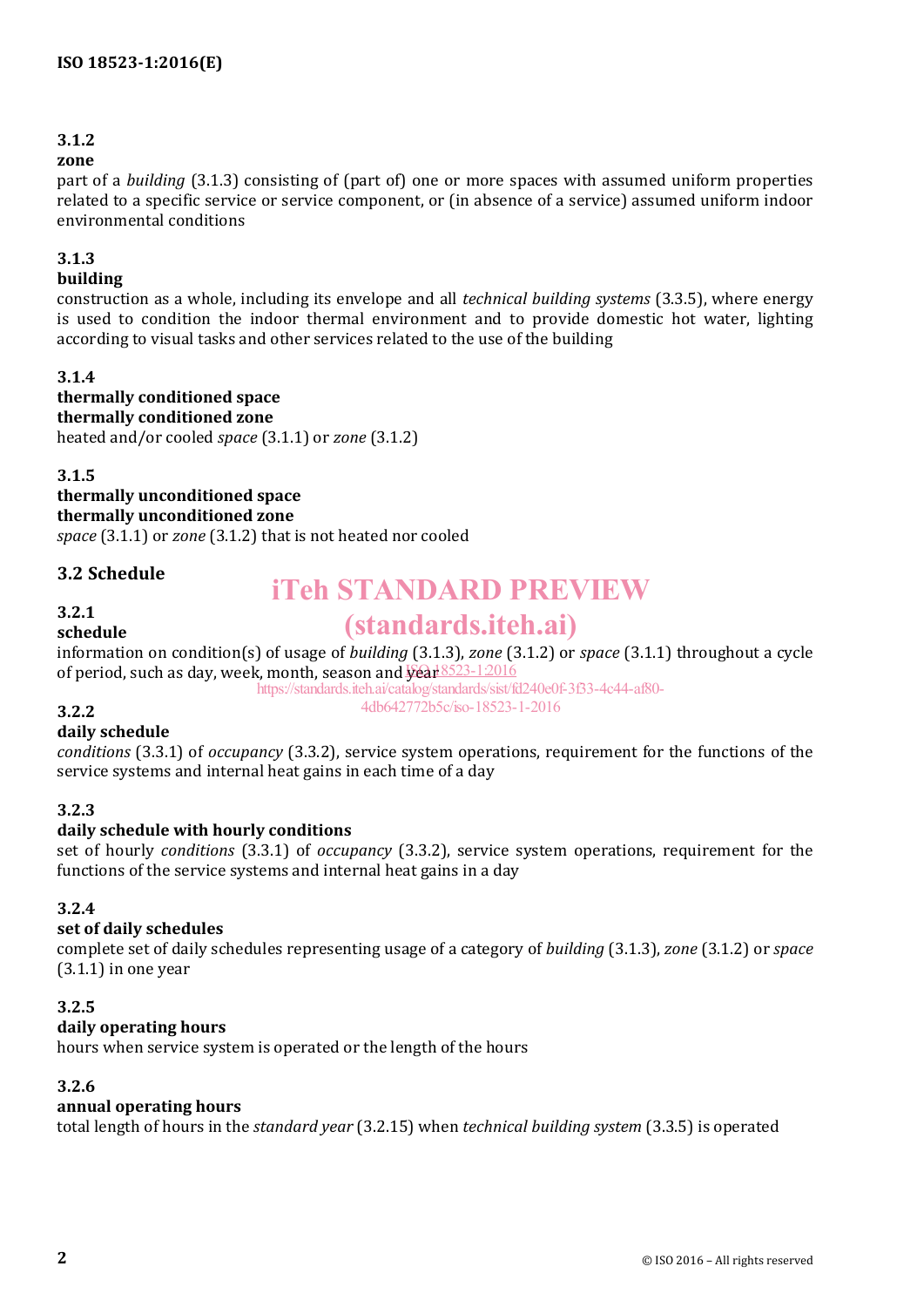#### **3.2.7**

#### **annual schedule**

allocation of *daily schedule(s)* (3.2.2) for one year

Note 1 to entry: Division of the year can be selected from 365 days, 53 weeks, 12 months, seasons or no division [a *set of daily schedules* (3.2.4) is uniformly applied throughout the year].

#### **3.2.8**

#### **seasonal schedule**

allocation of *daily schedule(s)* (3.2.2) to each season of the year

#### **3.2.9**

#### **monthly schedule**

allocation of *daily schedule(s)* (3.2.2) to each month of the year

#### **3.2.10**

### **weekly schedule**

allocation of *daily schedule(s)* (3.2.2) to each week of the year

#### **3.2.11**

#### **whole set of annual schedules**

complete set of *annual schedules* (3.2.7) representing usage of all types of *building* (3.1.3), *zone* (3.1.2) and *space* (3.1.1), as objects of *energy calculation* (3.3.20) iTeh STANDARD PREVIEW

#### **3.2.12**

**3.2.13** 

# 3.2.12<br>whole set of seasonal schedule<mark>sStandards.iteh.ai</mark>)

complete set of *seasonal schedules* (3.2.8) representing usage of all types of *building* (3.1.3), *zone* (3.1.2) and *space* (3.1.1), as objects of *energy calculation* (3.3.20)

https://standards.iteh.ai/catalog/standards/sist/fd240e0f-3f33-4c44-af80-

4db642772b5c/iso-18523-1-2016

#### **whole set of monthly schedules**

complete set of *monthly schedules* (3.2.9) representing usage of all types of *building* (3.1.3), *zone* (3.1.2) and *space* (3.1.1), as objects of *energy calculation* (3.3.20)

#### **3.2.14**

#### **number of days in one year**

total number of days, which shall be 365

#### **3.2.15**

#### **standard year**

selected year, of which number of day has to be 365 and arrangement of weekdays, weekends and holidays are referred in weekly, monthly, seasonal and *annual schedules* (3.2.7)

#### **3.3 Parameters for conditions of building, zone and space usage**

#### **3.3.1**

#### **condition**

status of *occupancy* (3.3.2), operation of service systems, requirement for the functions of the *technical building systems* (3.3.5) and internal heat gains

#### **3.3.2**

#### **occupancy**

presence of users in *building* (3.1.3), *zone* (3.1.2) or *space* (3.1.1)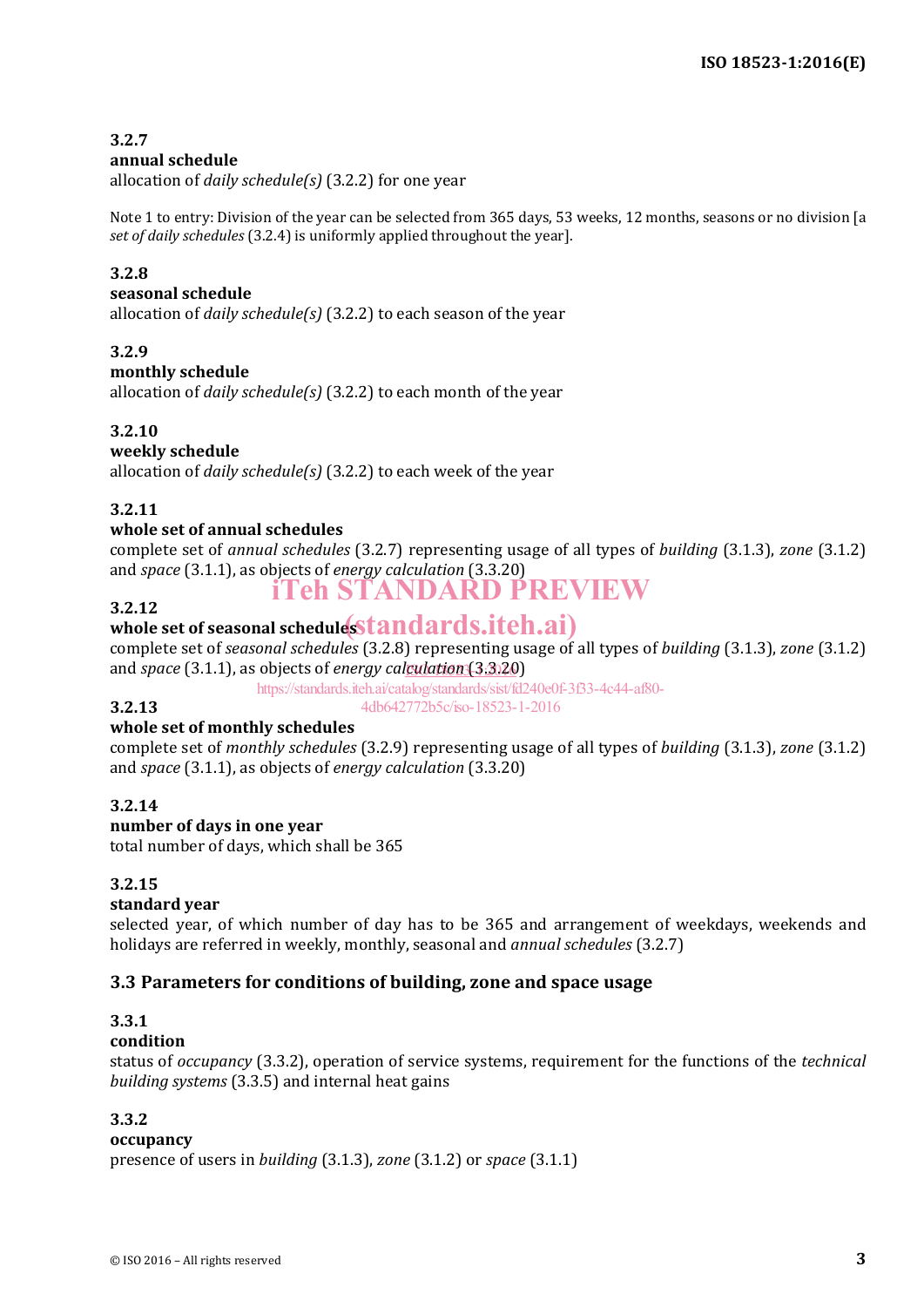#### **3.3.3**

#### **occupancy density**

number of present user in *building* (3.1.3), *zone* (3.1.2) or space per unit floor area of the *space* (3.1.1)

Note 1 to entry: Occupancy density is used mainly for the calculations for space heating/cooling and ventilation.

#### **3.3.4**

#### **simultaneous usage ratio (of a set of spaces)**

ratio of the number of *zones* (3.1.2) or *spaces* (3.1.1), which belong to a group of zones and spaces and are occupied or used at the time, to the total number of zones or spaces in the group

Note 1 to entry: This concept is applied to a group of zones or spaces of the same category, such as a group of guest rooms in hotels, a series of personal office rooms in office buildings, etc.

#### **3.3.5**

#### **technical building system**

all energy-using or energy-distributing components in a *building* (3.1.3) that are operated to support the occupant or process functions housed therein

Note 1 to entry: These include HVAC, domestic hot water, illumination, transportation, laundering or similar functions. 

#### **3.3.6**

#### **luminaire**

**luminaire**<br>apparatus which distributes, filters or transforms the light transmitted from one or more lamps

Note 1 to entry: Except for the lamps themselves, all the parts necessary for fixing and protecting the lamps and, where necessary, circuit auxiliaries together with the means for connecting them to the electric supply ISO 18523-1:2016

[SOURCE: CIE S 017/E: 2011, 17–707] https://standards.iteh.ai/catalog/standards/sist/fd240e0f-3f33-4c44-af80- 4db642772b5c/iso-18523-1-2016

#### **3.3.7**

#### **in operation**

status of a *technical building system* (3.3.5), in which the technical building system can function to satisfy the requirement for the technical building system, such as the set-point temperature and the *maintained average illuminance* (3.3.9) 

Note 1 to entry: When the requirement is satisfied without its functioning, the technical building system stands by.

#### **3.3.8**

#### **out of operation**

status of a *technical building system* (3.3.5) in which the technical building system cannot function regardless of the relevant requirement or due to inexistence of any requirement for the technical building system

#### **3.3.9**

#### **maintained average illuminance**

value below which the average illuminance over the specified surface is not allowed to fall, lux

[SOURCE: CIE S 017/E: 2011, 17-750]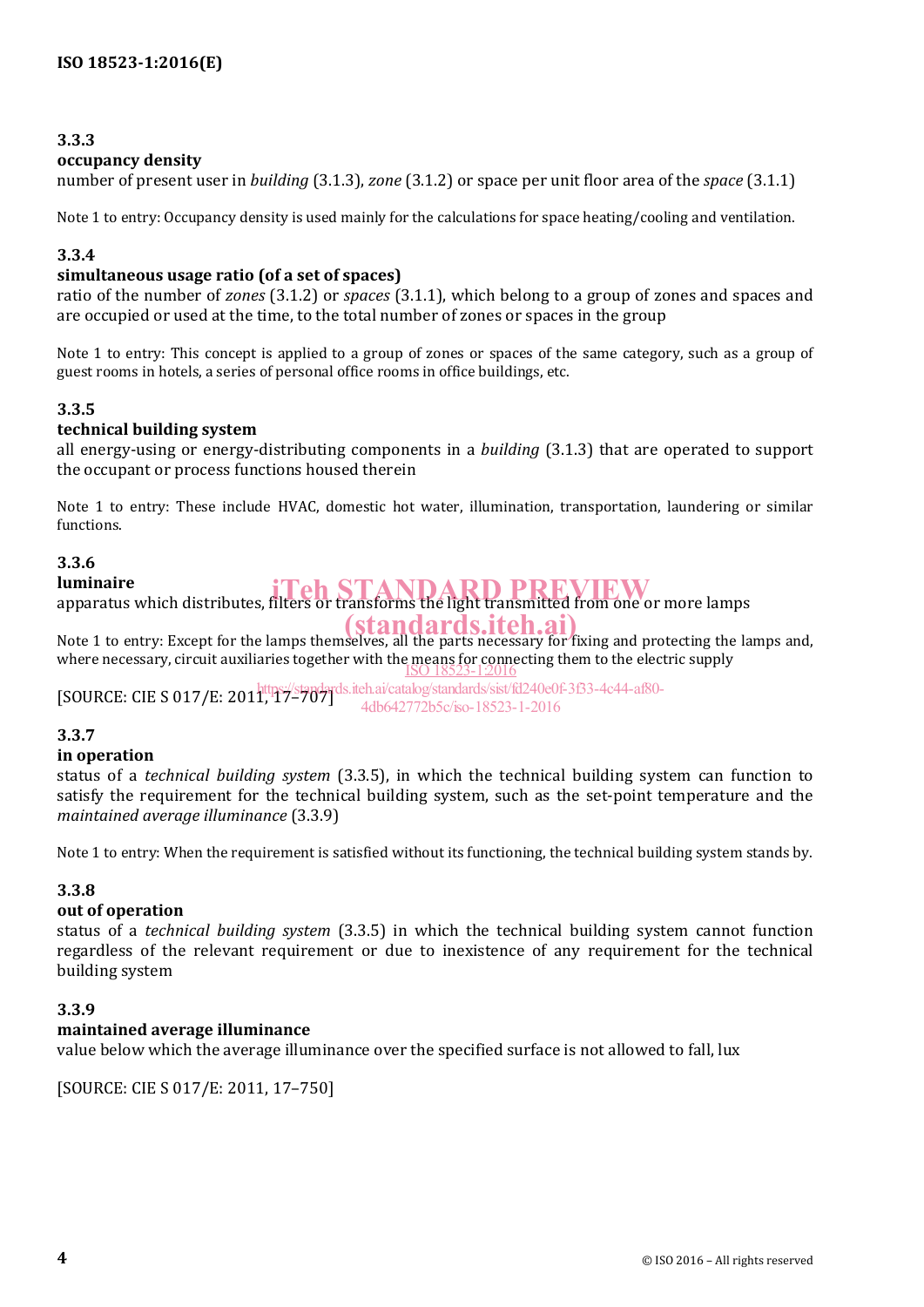### **3.3.10**

#### **height of the working plane**

height of the plane, on which the assumed visual task is done, from the floor

Note 1 to entry: It is expressed in metres  $(m)$ .

#### **3.3.11**

#### **demand control ventilation**

ventilation, of which rate is controlled according to the necessity of the ventilation, such as to the emission rate of target pollutant

#### **3.3.12**

#### **energy need for space heating and cooling**

heat to be delivered to or extracted from a conditioned *space* (3.1.1) to maintain the intended temperature and/or humidity conditions during a given period of time

#### **3.3.13**

#### **energy use for space heating and cooling**

energy input to the heating and cooling system to satisfy the *energy need for space heating and cooling* (3.3.12) 

#### **3.3.14**

#### **energy need for ventilation for outdoor air supply**

energy need for ventifiation for outdoor air supply<br>work by electric motors to convey outdoor air to satisfy ventilation requirement

#### **3.3.15**

# (standards.iteh.ai)

#### **energy use for ventilation for outdoor air supply**

energy input to the ventilation system to satisfy the energy need for ventilation for outdoor air supply (3.3.14) https://standards.iteh.ai/catalog/standards/sist/fd240e0f-3f33-4c44-af80- 4db642772b5c/iso-18523-1-2016

#### **3.3.16**

#### **energy need for domestic hot water**

heat to be delivered to the needed amount of domestic hot water to raise its temperature from the cold network temperature to the prefixed delivery temperature at the delivery point

#### **3.3.17**

#### **energy use for domestic hot water**

energy input to the domestic hot water system to satisfy the *energy need for domestic hot water* (3.3.16)

#### **3.3.18**

#### **energy use for lighting**

energy consumed by *luminaires* (3.3.6) and lamps 

#### **3.3.19**

#### **energy use for transportation**

energy consumed by equipment for transportation, such as elevators

#### **3.3.20**

#### **energy calculation**

calculation of energy uses for *technical building systems* (3.3.5)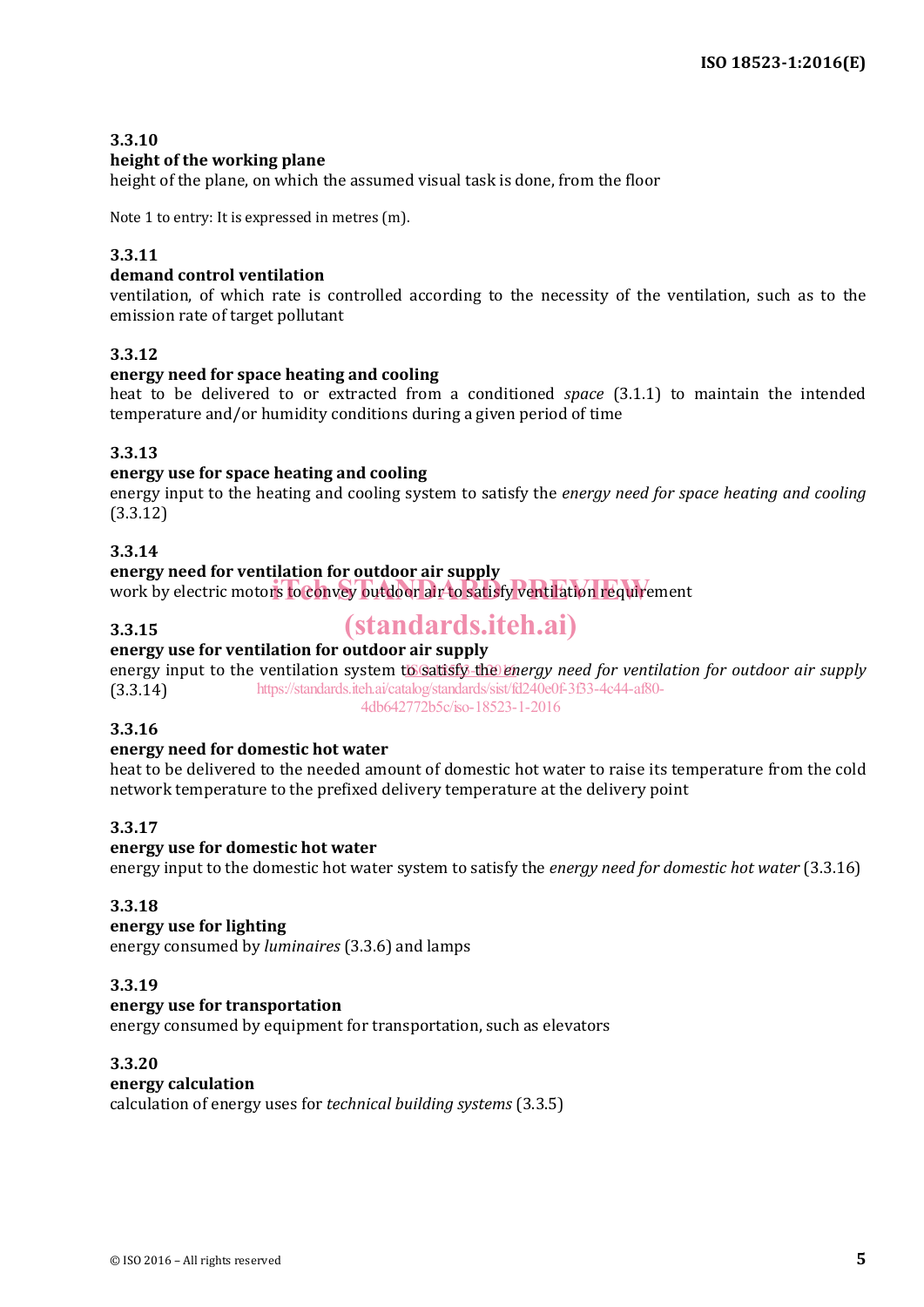### **3.4 Descriptions for daily schedule**

#### **3.4.1**

#### **reference ventilation requirement**

most probable estimation of outdoor air supply (in volume flow rate per unit floor area or in air change per hour) to the *space* (3.1.1) or *zone* (3.1.2) in compliance with relevant regulation

#### **3.4.2**

#### **reference domestic hot water usage**

maximum hourly service hot water usage by users of the *space* (3.1.1) or *zone* (3.1.2) in volume flow rate per person, in volume flow rate per unit floor area or in volume flow rate per bed

Note 1 entry: The volume flow rate is calculated with the assumption on hot water temperature.

#### **3.4.3**

#### **total daily usage of domestic hot water**

total volume of service hot water usage in one day in volume per person, in volume per unit floor area or in volume per bed

Note 1 entry: The volume flow rate is calculated with the assumption on hot water temperature.

#### **3.4.4**

#### **reference occupancy density**

maximum hourly *occupancy* density (3.3.3) of the space (3.1.1) or *zone* (3.1.2) in person per unit floor area 

### (standards.iteh.ai)

Note 1 to entry: To be multiplied by *hourly ratios* (3.4.12), occupancy density at the time can be calculated.

#### ISO 18523-1:2016

**3.4.5**  https://standards.iteh.ai/catalog/standards/sist/fd240e0f-3f33-4c44-af80-

#### **reference heat gain due to person**  4db642772b5c/iso-18523-1-2016

maximum hourly total (sensitive and latent) heat gain due to person inside the room or *zone* (3.1.2) in watt per unit floor area

Note 1 to entry: To be multiplied by *hourly ratios* (3.4.12), heat gain due to person at the time can be calculated.

#### **3.4.6**

#### **reference sensible heat gain due to person**

maximum hourly sensible heat gain due to person inside the room or *zone* (3.1.2) in watt per unit floor area 

Note 1 to entry: To be multiplied by *hourly ratios* (3.4.12), sensible heat gain due to person at the time can be calculated. 

#### **3.4.7**

#### **reference latent heat gain due to person**

maximum hourly latent heat gain due to person inside the room or *zone* (3.1.2) in watt per unit floor area 

Note 1 to entry: To be multiplied by *hourly ratios* (3.4.12), latent heat gain due to person at the time can be calculated.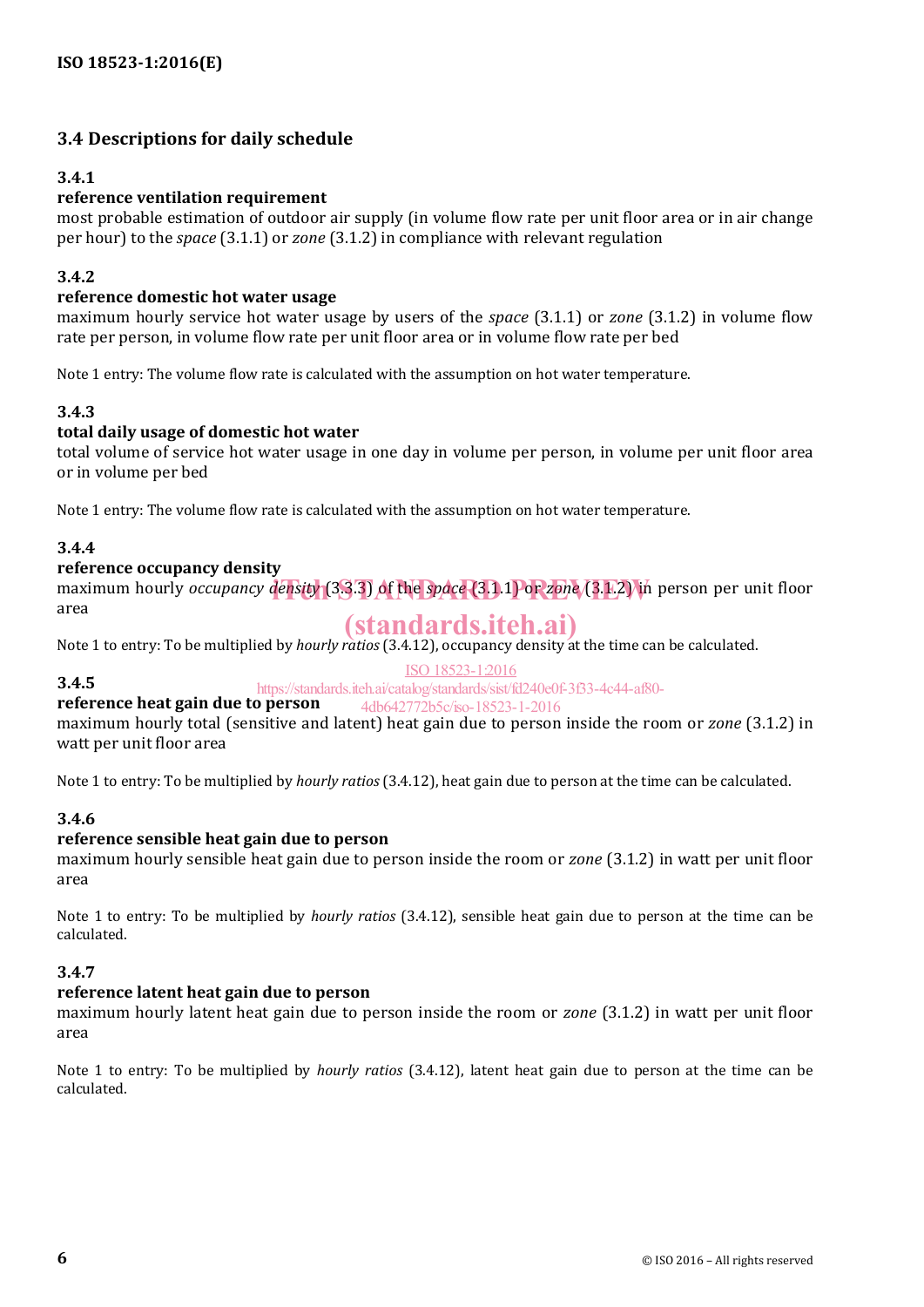#### **3.4.8**

#### **reference heat gain due to lighting**

maximum hourly sensible heat gain due to lighting inside the room or *zone* (3.1.2) in watt per unit floor area 

Note 1 to entry: To be multiplied by hourly ratios, heat gain due to lighting at the time can be calculated.

#### **3.4.9**

#### **reference heat gain due to appliances**

maximum hourly total (sensible and latent) heat gain due to appliances inside the room or *zone* (3.1.2) in watt per unit floor area

Note 1 to entry: To be multiplied by *hourly ratios* (3.4.12), heat gain due to appliances at the time can be calculated. 

#### **3.4.10**

#### **reference sensible heat gain due to appliances**

maximum hourly sensible heat gain due to appliances inside the room or *zone* (3.1.2) in watt per unit floor area

Note 1 to entry: To be multiplied by *hourly ratios* (3.4.12), sensible heat gain due to appliances at the time can be calculated. 

#### **3.4.11 reference latent heat gain due to appliances**  iTeh STANDARD PREVIEW

maximum hourly latent heat gain **due to appliances inside the ro**om or *zone* (3.1.2) in watt per unit floor area 

Note 1 to entry: To be multiplied by *hourly ratios* (3.4.12), latent heat gain due to appliances at the time can be calculated. https://standards.iteh.ai/catalog/standards/sist/fd240e0f-3f33-4c44-af80- 4db642772b5c/iso-18523-1-2016

#### **3.4.12**

#### **hourly ratio**

ratio of hourly value of parameters to their reference value

Note 1 to entry: Multiplying hourly ratios by the reference value, hourly values of the parameter can be calculated.

### **4 Framework of the schedule and condition for building energy calculation**

#### **4.1 Indispensable schedules**

The building energy calculations are characterized by the division number of the year, the calculation period or the calculation interval. Each calculation method has its appropriate calculation interval according to characteristics of the target physical phenomenon (for example, unsteadiness) and minuteness of the calculation responding to changes of climatic condition, occupants' behaviour, behaviour of service systems and so on.

Due to the variety of calculation method, there is a variety of form of the schedule and condition of building, zone and space usage. Nevertheless, there is a fundamental unit of form, daily schedule, which shall be included in forms for the schedule and condition. The daily schedule corresponds to the minimum cycle of building, zone and space usage, and also of climatic and solar condition.

Some nations adopt so called "monthly calculation" for space heating and cooling energy needs and uses, taking monthly variation of outdoor temperature and solar irradiance into consideration. One daily schedule for business day and the number of the business days is given to each month for each type of building, zone and space. Monthly means of outdoor air condition (for example, temperature)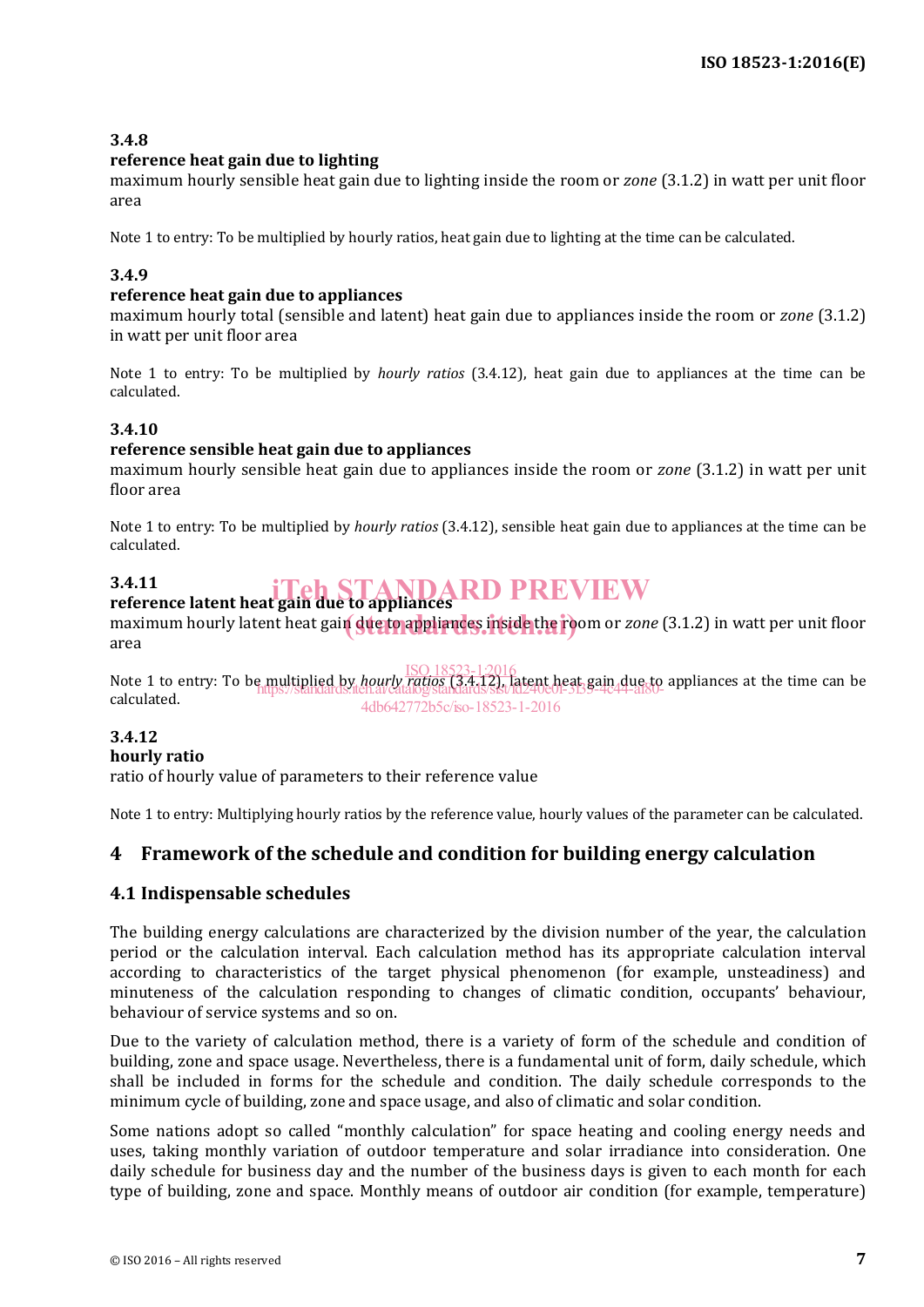and solar irradiance for different orientations and inclinations are given for the calculation. The expression of the daily schedule varies from detailed expression with hourly values to simplified expression such as daily mean values and the like. Additional schedule for closing day can be given in a simplified way such as only with daily mean values.

Similarly, in so called "seasonal calculation", one daily schedule for business day and the number of the business days for each season are given to each season for each type of building, zone and space, and the calculation is done with seasonal mean values for climatic condition.

For the calculation of more steady phenomena, so called "annual calculation" can work if seasonal change of solar condition is integrated throughout the year and condensed in specific coefficients. Nevertheless, one daily schedule for business day and the number of annual business days are necessary. Additional daily schedule for closing day can be given.

For the calculation of lighting, monthly or yearly calculation is mainly used, but unsteady aspects of lighting still can be dealt with. In the calculation for lighting, when input parameters such as operating hours with and without daylight are prescribed, daily schedule as described in the column (2) of Table 1 and annual schedule by monthly allocation of daily schedules (Table 5) or annual schedule without division of the year (Table 7) should be explicitly given, so that the operating hours for light is well harmonized with those for other technical systems.

Therefore, for each category of building, zone and space, necessary number of daily schedules (e.g. two daily schedules for business day and closing day), and one of annual, seasonal, monthly and weekly schedules shall be given in order that the daily schedules are allocated for the year.

#### **4.2 Daily schedule**  iTeh STANDARD PREVIEW

The daily schedule shall contain hourly **values of condition for one day** or shall contain condensed or simplified information on conditions for the day. With some assumptions, the hourly detailed values can be generated from condensed or simplified information and used even for detailed calculation. If necessary, multiple daily sc<u>hedules representing different daily patterns of usage</u> should be given such as for weekdays, weekends and holidays. The number of daily schedules depends on minuteness of the schedule and condition, as well as on the category of building, zone and space under consideration.

The conditions described in the daily schedule are grouped into the following three categories:

- a) general information on occupancy and usage of building, zone and space;
- b) operation of technical building systems and requirement for their services;
- c) internal heat gains.

The basic structure of daily schedule is shown in Table 1.